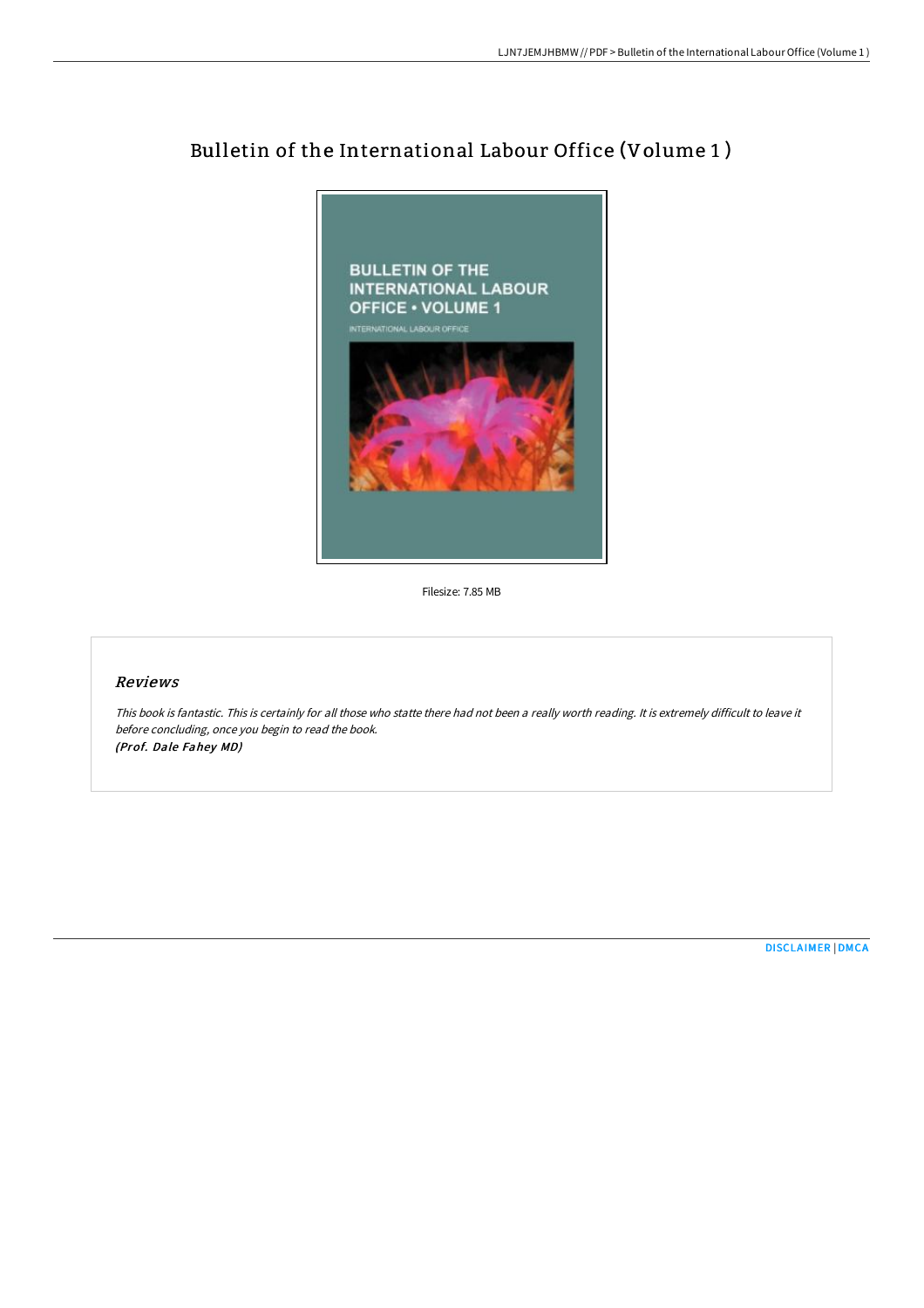## BULLETIN OF THE INTERNATIONAL LABOUR OFFICE (VOLUME 1 )



General Books. Paperback. Book Condition: New. This item is printed on demand. Paperback. 444 pages. Dimensions: 9.7in. x 7.4in. x 0.9in.This historic book may have numerous typos and missing text. Purchasers can download a free scanned copy of the original book (without typos) from the publisher. Not indexed. Not illustrated. 1906. Excerpt: . . . of the freedom of movement and the arbitrary discretionary powers conferred on the inspection authorities. In particular the provisions relating to the scope of the Act, and the meaning of the words trade associations, are in part too narrow and in part absolutely indefinite. The discretionary powers conferred on the administrative authorities taken together with the provisions relating to the duties and rights of governing bodies, officials, and members of trade associations, entirely fetter the activity of such associations. The general terms in which liability is imposed opens the door to blackmailers. The provisions relating to the withdrawal of legal capacity are so extensive that they render the very existence of trade associations questionable. If the Bill were to pass into law in its present form, this part of it would remain a dead letter, as associations of employers and employed would not trouble themselves to acquire a legal capacity so conditioned. In order to gain for trade associations the advantage of an assured right to own property and of an extension of their freedom of movement, the Committee of the Society for Social Reform expresses the wish and the hope that the Reichstag will amend and develop the Bill in a manner corresponiding to the actual needs of trade associations and calculated to regulate their rights and duties freely and justly, since such action would undoubtedly at the same time be to the public advantage. 7. --Extract from the resolutions of the fourteenth Congress...

旨 Read Bulletin of the [International](http://techno-pub.tech/bulletin-of-the-international-labour-office-volu-1.html) Labour Office (Volume 1 ) Online D Download PDF Bulletin of the [International](http://techno-pub.tech/bulletin-of-the-international-labour-office-volu-1.html) Labour Office (Volume 1 )